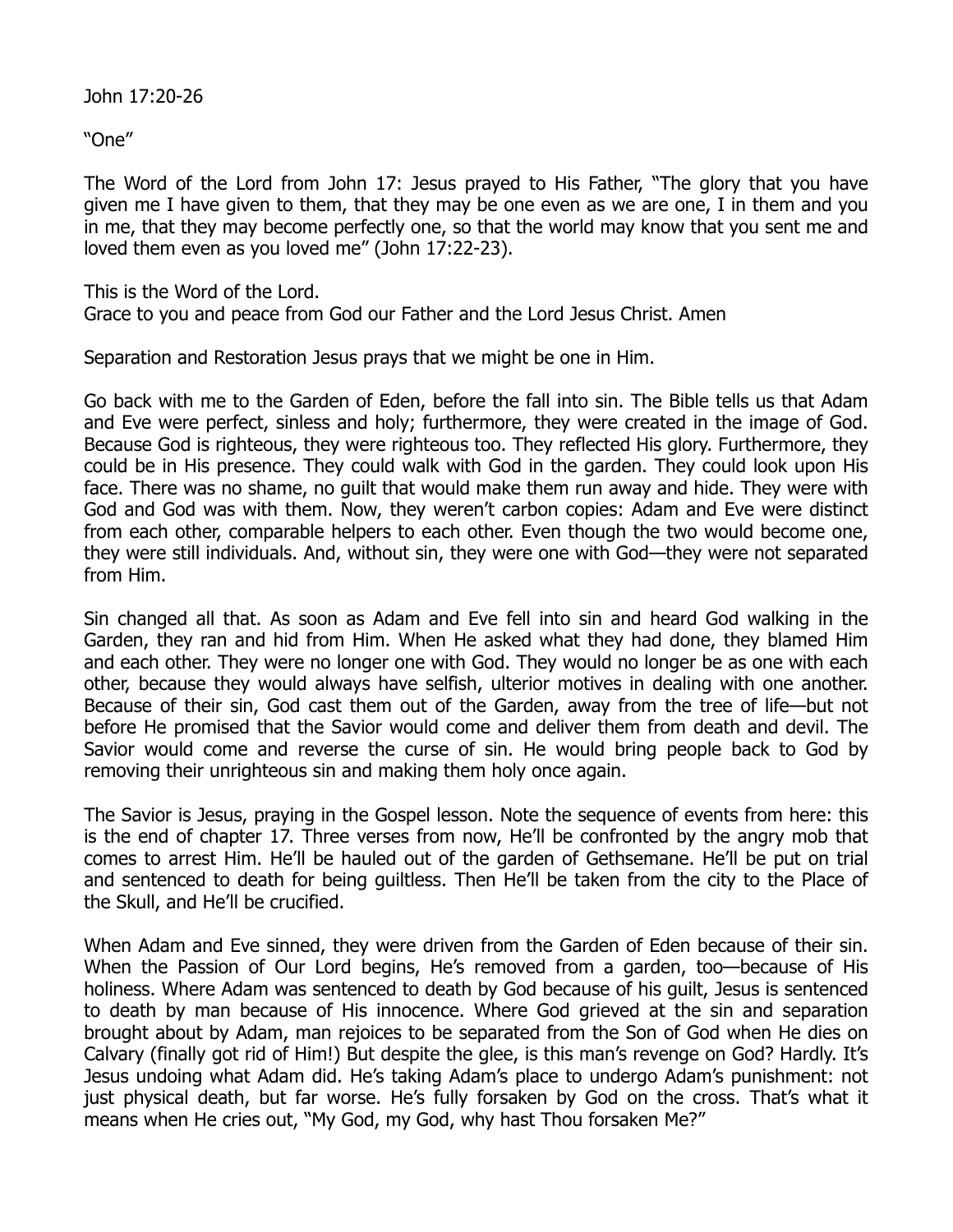The Son of God—one with the Father from eternity—suffers the ultimate separation from oneness with the Father. In other words, He suffers hell on the cross before He is restored to His Father again.

All of this lies less than a day away as Jesus prays this prayer, and listen again to what He prays about you: He prays "that they may be one, just as we are one." Jesus prays that you would be one with God again, like Adam and Eve before the Fall into sin. There's only one way for that prayer to be answered, and that is for Him to suffer the ultimate separation from God in your place. That's what the cross is about. For Christ, separation and condemnation. For you, redemption. Restoration. Reconciliation. One with God again.

Jesus' Gifts to Keep Us One When the Lord speaks of His Church, He uses a lot of "together" words. He speaks of His Church as family, for He is our Father and we are His children. He speaks of us as His flock: the Lord is our Shepherd, and we are the people of His pasture and the sheep of His hand. He says we are called into the fellowship of His Son. He calls us the body of Christ—the branches joined to Him, the Vine. The people of God are not strangers, lone wolves, rogues, severed limbs or dried up twigs for the fire: they are those who have been called and gathered—gathered in, gathered back.

In Christ, they are those who are one in Him.

If Jesus is all about restoring oneness, then the devil is going to be all about fostering division. That is what sin does: it divides. It shatters. It fragments and isolates. Plenty of sins divide and separate. Pride will have you alone on your pedestal, considering others below you and not worth your time. Greed will have you gather possessions to yourself, not friends or family. Lust will have you view others as objects to be used, not as fellow people for whom Christ has died. Many sins entice you to hide in a room with your sin, all alone. They work to destroy friendships, teams, marriages, families and congregations by division and subtraction. Next time you're in line at the grocery store, survey the magazine covers at the checkout stand and see how many "happy" celebrities and athletes "with everything going for them" are living lonely lives because of sin. That's not to pick on them: it's true for all sorts of people, most of whom will never be famous enough to make it on the cover of a tabloid.

All of that separation is awful enough, but it distracts us from what is worse: sin separates you, divides you from God. It keeps you unholy, and an unholy you cannot be one with your holy Savior. If you cannot be one with Him, all that is left is the ultimate, eternal separation of death and hell.

Jesus prays that we might all be one, together, in Him. Your sinful flesh will therefore tempt you to be your own individual person at the expense of God's Word and grace. You see this in pop theology all the time: the buzzwords change from month to month, but the idea is that you should shun organized religion in search of your own personal spirituality—instead of being a sheep in the flock, you're supposed to be on your own in your pursuit of God. Confirmation is seen by many not as confirming the true faith and your place in the body of Christ, but only conforming to what "the establishment" says is right—and thus sacrificing individual expression and a personal relationship with God. But if the flock is tended by the Good Shepherd and the "institution" of the Church is faithful to the Word, that's where you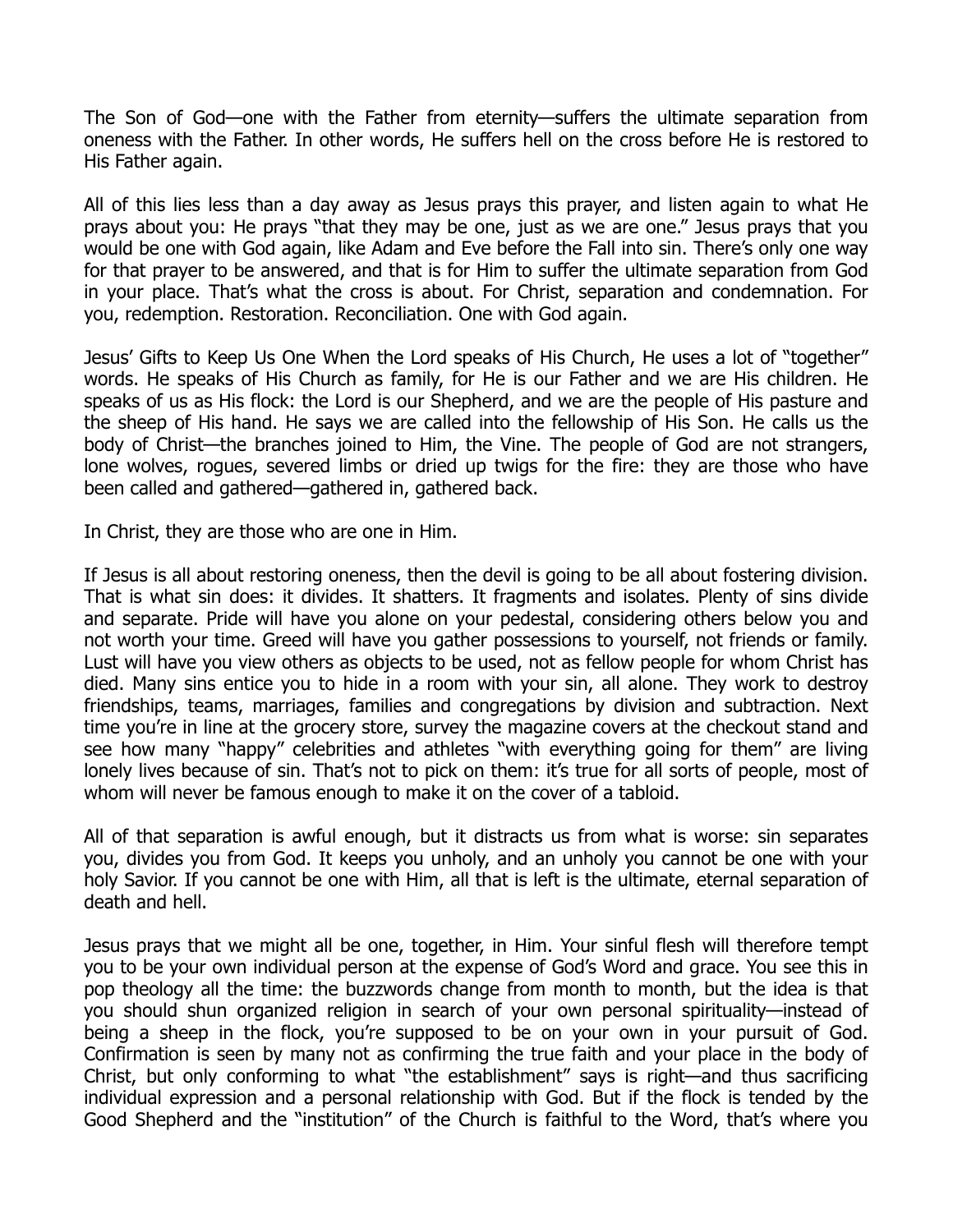want to be. When "individual expression" means rejecting what the Word says to be and do what you want, then it is defiance of Jesus' prayer that we be one.

You'll be tempted to depart from the "one" that Christ has made us.

For confirmands, there's the gloomy joke about the pastor who couldn't get rid of the bats in his church's belfry, though he tried loud noises and screening and all sorts of things; so he finally confirmed them and they were never seen again. See, in your youth, you're tempted to be your own person at the expense of family—your biological family and your church family. If church is what your family "does" on Sunday morning, you'll be tempted to prove you're your own person by getting away from church. It might feel like independence, but it's actually starving your faith.

Parents are tempted to break God's Word into pieces when their children depart the faith. We love our kids—we want them to be successful and well. That's why, sometimes when kids are failing a class, parents go to far and ask a teacher to fudge the grade so that the child is included in the group that passes, not be exposed as one who fails. When a child leaves the faith for sin, parents are tempted to rewrite God's Word and believe that He fudges, too, and no longer judges impenitent children—at least not our impenitent children. If the body of Christ confesses otherwise and says truthfully that the children must repent, parents will be sorely tempted to drift away from the Church, too.

In a most perverse way, the devil will use affliction to tempt you away from God. We should know better: it was the afflicted and downtrodden whom Jesus especially sought out, who most joyously heard His Word because they knew this world only breaks you eventually. Sometimes, the hits keep on coming in the form of sickness, injury, financial loss, family troubles, grief and more. Satan will use them to make you curl up in a ball in the corner, to turn your face to the wall—to separate yourself in your sadness. That's where the isolation happens—divided from Christ and His body, the Church. The devil works hard at this one, because he knows how comforting the Gospel will be if you hear it at such a time. Remember that the Lord is your strength, and it is in His means of grace that He delivers grace and life to sustain you—even in the worst of trials.

This is a time when Christians often fail each other: when people are afflicted, the temptation is to leave them alone—because we wouldn't know what to say, we want to "give them space," or because being with sad people makes us uncomfortable. The same is true for those who, because of health, can no longer make it to church. It's a lonely existence. The inaction of others leaves the one who suffers isolated and alone—and the devil will use that to convince them that they are separated from God, too; that they are no longer part of the "one in Christ." The Lord uses us as His hands and voice: let us not cease in visiting and caring for those who are in deep distress.

The temptations go on and on. For one reason or another, you'll be tempted to depart from the body of Christ. Now, this is not a call for you to be a mind-numbed robot. Each of you here is very different—each of you has different talents and strengths which God has given you. Each of you is a different member of the one body, set free from sin, set free to hear God's gracious Word, set free to serve one another. We will have different roles and responsibilities in this place, this family, just as different parts of the body do, but we are all one in Christ. To